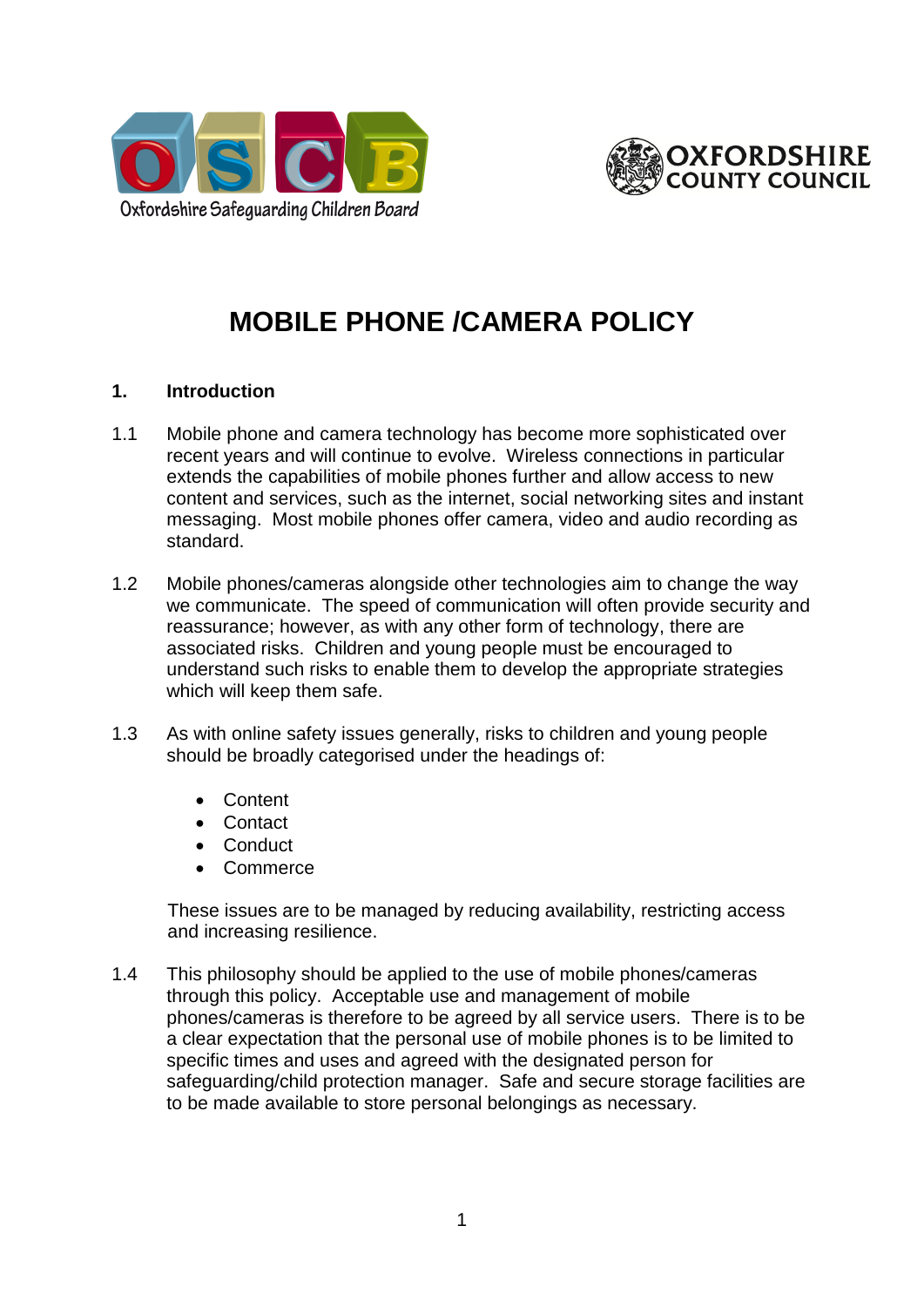1.5 Under no circumstances are images, video or audio recordings to be made without prior explicit written consent by the designated person for safeguarding/child protection or manager.

## **2. Aim**

- 2.1 The aim of the Mobile Phone/Camera Policy is to protect children and young people from harm, by ensuring the appropriate management and use of mobile phones/cameras by all individuals who come into contact with the setting.
- 2.2 Children and young people are also to be empowered with the skills to manage the changes in technology in a safe and appropriate way; and to be alert to the potential risks of such use.
- 2.3 This is to be achieved through balancing protection and potential misuse. It is therefore to be recognised that alongside the potential risks, mobile phones/cameras continue to be effective communication tools. This in turn is to contribute to safeguarding practice and protection. There is no requirement or need to automatically ban the use of mobile phones or cameras in any setting.

# **3. Scope**

3.1 The Mobile Phone/Camera Policy will apply to all individuals who are to have access to and/or users of personal and/or work-related mobile phones within the broadest context of the setting environment. This will include children and young people, parents and carers, early year's practitioners and their managers, volunteers, students, committee members, visitors, contractors and community users. This list is not to be considered exhaustive.

# **4. Policy Statement**

- 4.1 It is to be recognised that it is the enhanced functions of many mobile phones that will give the most cause for concern; and which should be considered the most susceptible to potential misuse. Examples of misuse are to include the taking and distribution of indecent images, exploitation and bullying.
- 4.2 It must be understood that should mobile phones be misused, there will be a negative impact on an individual's safety, dignity, privacy and right to confidentiality. Such concerns are not to be considered exclusive to children and young people, so the needs or vulnerabilities of all must be respected and protected.
- 4.3 Mobile phones and cameras will also cause an unnecessary distraction during the working day and are often to be considered intrusive when used in the company of others.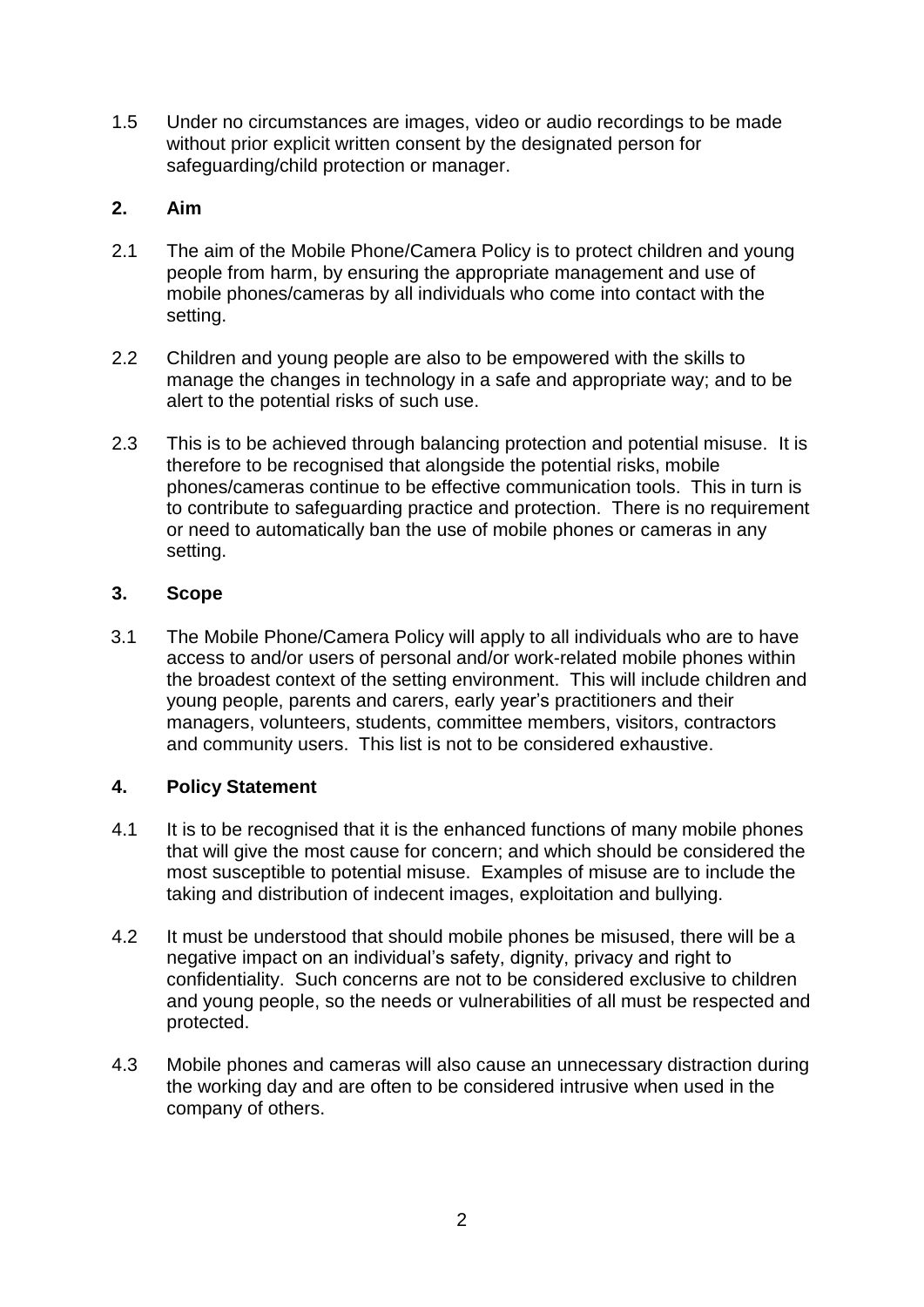- 4.4 It will often be very difficult to detect when mobile phones/cameras are present or being used. The use of all mobile phones/cameras needs to be effectively managed to ensure the potential for misuse is to be minimised.
- 4.5 Designated 'mobile/camera free' areas should be identified within the setting and signs to this effect are to be displayed throughout. The areas which should be considered most vulnerable include;
	- Sleep areas
	- Changing areas
	- **•** Toilets
	- Bathrooms

# **5. Code of conduct**

- 5.1 A code of conduct should be promoted with the aim of creating an informed workforce who will work together to safeguard and promote positive outcomes for the children and young people in their care.
- 5.2 It is to be ensured that all practitioners and their managers will:
	- Be aware of the need to protect children from harm.
	- Have a clear understanding of what constitutes misuse.
	- Know how to minimise risk.
	- Be vigilant and alert to potential warning signs of misuse.
	- Avoid putting themselves into compromising situations which could be misinterpreted and lead to potential allegations.
	- Understand the need for professional boundaries and clear guidance regarding acceptable use.
	- Be responsible for the self-moderation of their own behaviours.
	- Be aware of the importance of reporting concerns immediately.
- 5.3 It is to be recognised that studies consistently indicate that imposing rigid regulations and/or 'bans' on the actions of others are counterproductive and should be avoided. Such imposition will lead to a culture of suspicion, uncertainty and secrecy. An agreement of trust is therefore to be promoted regarding the carrying and use of mobile phones in the early years setting. This is to be agreed by all service users, including all children, young people and adults who are to come into contact with the early years setting.

## **6. Procedures**

6.1 Clearly defined policies and procedures will aim to ensure effective safeguarding practices are in place to protect children from harm and exposure to behaviours associated with misuse. The need to ensure mobile phones will not cause unnecessary and/or unsafe disruptions and distractions in the workplace are also to be considered.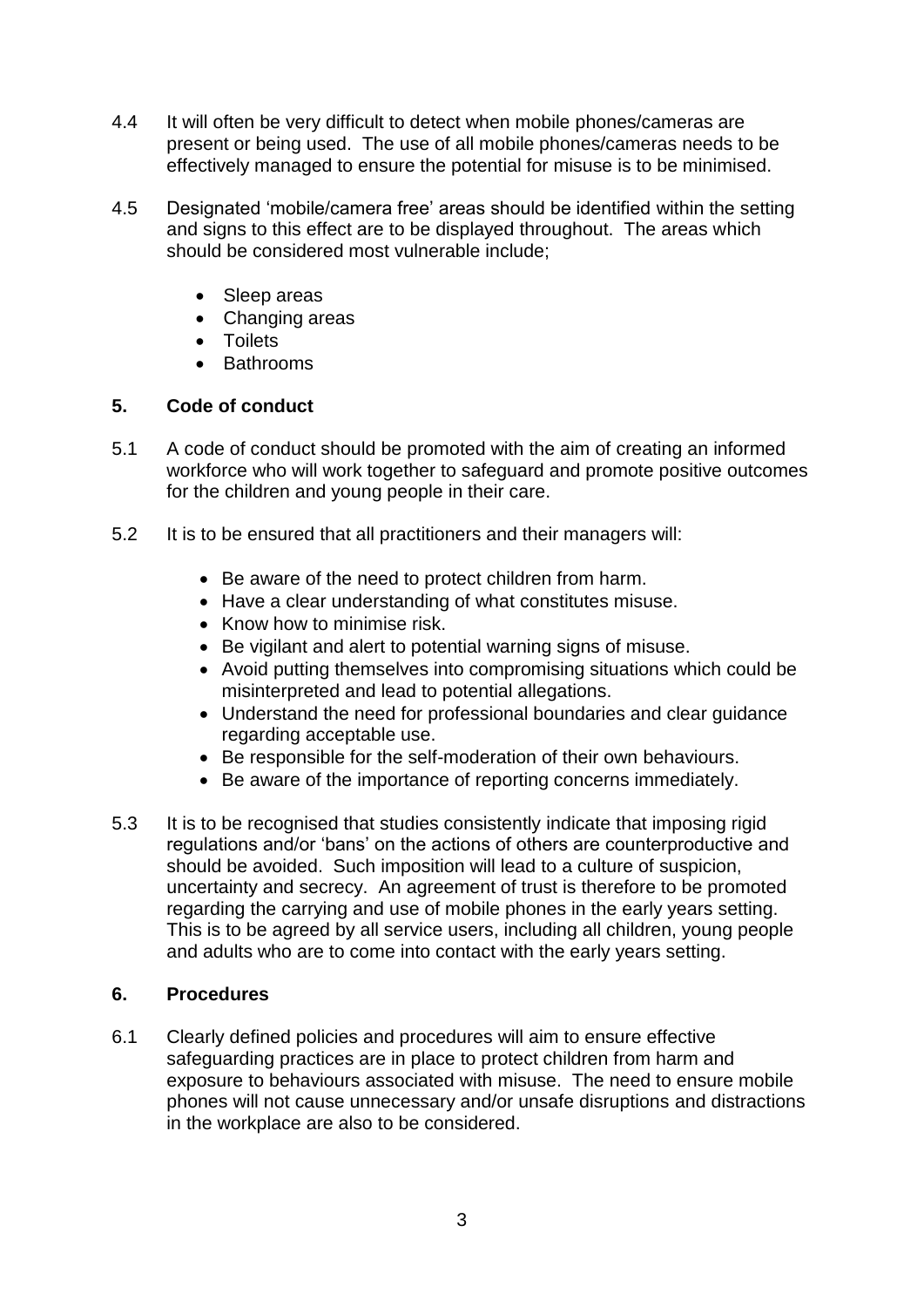- 6.2 Acceptable use and management of mobile phones is to be agreed by all service users. There is to be a clear expectation, for example, that all personal use of mobile phones is to be limited to allocated lunch and/or tea breaks, unless it is to be otherwise agreed by the designated person for safeguarding/child protection. Such authorised use is to be monitored and recorded. Safe and secure storage facilities are to be made available to store personal belongings as necessary.
- 6.3 The recording, taking and sharing of images, video and audio on any mobile phone is to be avoided; except where it is explicitly agreed by the manager or designated person for safeguarding/child protection. Such authorised use is to be monitored and recorded. All mobile phone/camera use is to be open to scrutiny and the designated person for safeguarding/child protection or manager should be able to withdraw or restrict authorisation for use at any time if necessary.
- 6.4 Practitioners and their managers are to be directed not to use their own personal mobile phones for contacting children and young people, parents and carers. If it is necessary, it must be with the explicit consent of both the designated person for safeguarding/child protection or the setting manager and the parent or carer; unless it is considered an emergency. Care is to be taken to ensure that work mobiles are not to be exploited in a similar way.
- 6.5 All service users, including parents, carers, visitors and contractors should be respectfully advised that their mobile phones/cameras are not to be used in designated mobile phone/camera use free areas. Should it be considered necessary for mobile phone calls and/or texts to be taken or made, efforts should be made to avoid any unnecessary disturbance or disruption to children and young people. No images, video or audio recordings are to be made without prior explicit written consent by the designated person for safeguarding/child protection/the manager.
- 6.6 All individuals who are to bring personal devices into the early years setting must ensure that they hold no inappropriate or illegal content.

#### **7. Work Mobile/Camera**

- 7.1 Settings should ideally use a designated work mobile or camera. This is considered to be the safest choice but also is;
	- An effective communication tool enabling text, email messages and calls to be made and received.
	- An essential part of the emergency toolkit which is to be taken on short trips and outings.
	- $\bullet$  A back-up facility should landline facilities be unavailable or where contact needs to be made outside of operational hours.
- 7.2 Effective security procedures are to be put in place to safeguard against any potential misuse. Only authorised individuals should have access to the work mobile, which is to be password protected and to be stored securely when not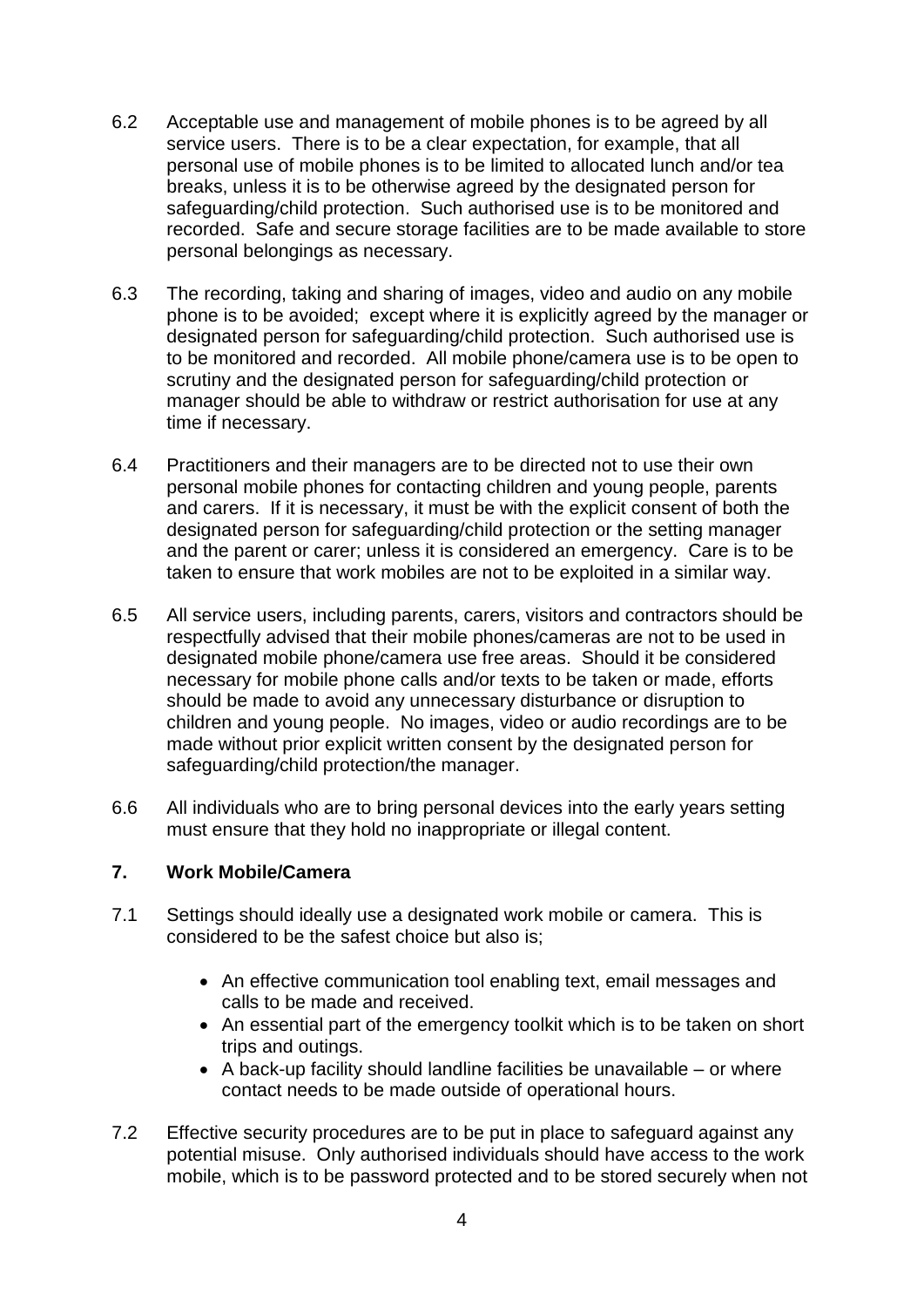in use. All use is to be recorded and monitored by the designated person for safeguarding/child protection/manager. Material held on the work mobile or camera should only ever be downloaded onto a works computer, never on a personal device.

- 7.3 Personal calls are not to be made on the work mobile phone other than in agreed circumstances. Personal contact will be permitted to be made via the work mobile in the event of an emergency.
- 7.4 The work mobile phone/camera is to be clearly labelled as such.

## **8. Driving**

- 8.1 Practitioners and their managers who will be required to drive on behalf of the setting must ensure any work/and or personal mobile phones are to be switched off whilst driving.
- 8.2 Under no circumstances, when driving on behalf of the organisation, should practitioners or their managers make or take a phone call, text or use the enhanced functions of a mobile phone. This should also apply to the use of hands-free and wireless connections, which should be considered a distraction rather than a safer alternative.

## **9. Safe Storage**

- 9.1 A designated safe and secure area is to be made available to practitioners and their managers for the storage of personal belongings during the working day.
- 9.2 Practitioners and their managers should recognise that they are to leave any belongings in such storage areas at their own risk. It is recommended that should mobile phones/cameras be stored, they are to be securely marked, password protected and insured. No liability for loss and/or damage can be accepted.

## **10. Emergency Contact**

- 10.1 It is to be recognised that mobile phones provide direct contact to others, and will often provide necessary reassurances due to their ease of access, particularly at difficult times. Agreed acceptable use of mobile phones is to therefore be promoted. This is to afford practitioners and their manager's peace of mind, by reducing stress and worry and is therefore to allow them to concentrate more fully on their work. Such use must be subject to management, monitoring and review.
- 10.2 It is to be ensured that the landline telephone remains connected and operational at all times except in circumstances beyond reasonable control. This means that the landline is to be available for emergency/urgent contact at all times.